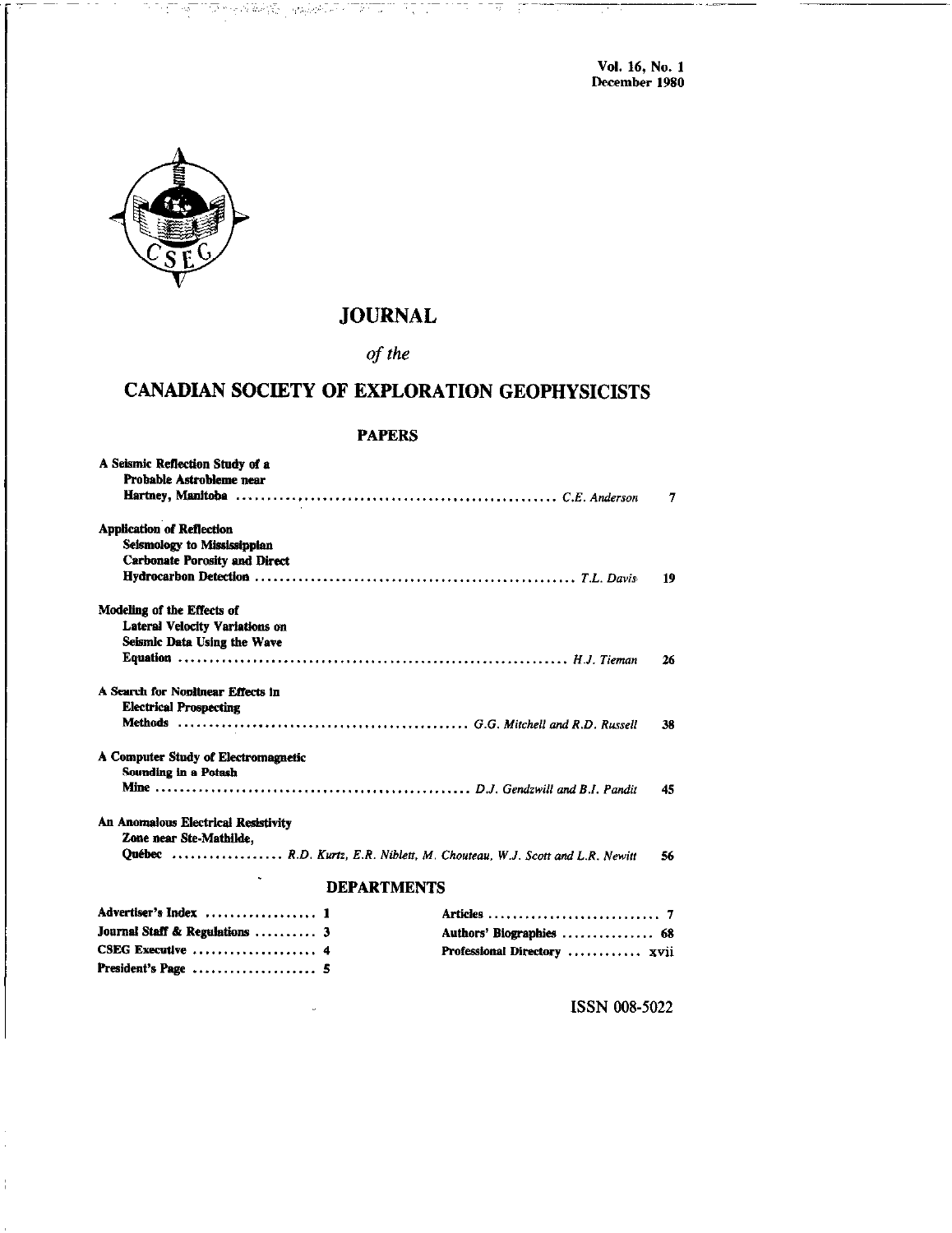### ADVERTISERS' INDEX

| Ace Explosives                                  | vii   |  |
|-------------------------------------------------|-------|--|
| Applied Supplies                                | v     |  |
| APEGGA                                          | xxvii |  |
| Canjay Exploration Ltd                          | xxvi  |  |
| Century Geophysical<br>Corporation of Canada    | xii   |  |
| Control Data                                    | i     |  |
| $C.S.E.G. \ldots \ldots \ldots \ldots \ldots$   | viii  |  |
| Digitech Limited  Inside Back Cover             |       |  |
| Dyad Data Services Ltd                          | xiv   |  |
| <b>Energenics Exploration</b><br>Ltd.           | iii   |  |
| Equinox Ventures Ltd                            | XV    |  |
| E.R. Crain & Assoc.                             | XXV   |  |
| Gale Resources  Inside Front Cover              |       |  |
| Geodigit  Back Cover                            |       |  |
| Geomarine Associates Ltd.                       | xxiv  |  |
| Geophysical Service Inc<br>iх                   |       |  |
| Geo Space Canada Limited<br>iv                  |       |  |
| Indel-Davis Limited                             | X     |  |
| JMR Instruments<br>Canada Ltd.                  | vi    |  |
| Johnson & Herbert<br>Construction               | vii   |  |
| <b>Kary Data Consultants</b><br>Limited         | xiii  |  |
| Lead Geophysical Ltd                            | xxiii |  |
| Lundberg & Goodwin Geo-<br>physical Consultants | xxiv  |  |

| MacMillan Construction                           | XV     |
|--------------------------------------------------|--------|
| Mark Products, Limited                           | XX     |
| Nelson Exploration & Environ-<br>mental Services | xxi    |
| Norcana Geophysical<br>Services Limited          | xxi    |
| Northern Geophysical (1975)<br>Ltd.              | xxii   |
| Paterson Grant & Watson<br>Ltd.                  | xv     |
| Petrel Consultants Ltd                           | xi     |
| <b>Petroseis Resources</b><br>$International$    | xxviii |
| Professional Directory                           | xvii   |
| Quest Exploration Ltd.                           | xiv    |
|                                                  | xi     |
| Seismic Data Processors<br>Ltd.                  | vii    |
| Seismotech 64 Ltd.                               | xxi    |
| Seis-Pro & Consultants<br>Ltd.                   | xxi    |
| Statcom Limited                                  | xxviii |
| Teledyne Exploration                             | xix    |
| Veritas Seismic Processors<br>Ltd.               | ii     |
| Western Electronics<br>Systems                   | xxvi   |
| Western Geophysical<br>Company of Canada         | xxvi   |
| Western Seismic Exchange                         | xiv    |

÷

| i<br>ĺ |  |
|--------|--|
|        |  |
|        |  |
|        |  |
|        |  |
|        |  |
|        |  |
|        |  |
| ĺ      |  |
|        |  |
|        |  |
|        |  |
|        |  |
|        |  |
|        |  |
| f<br>} |  |
|        |  |
|        |  |
|        |  |
|        |  |
|        |  |
|        |  |
|        |  |
|        |  |
|        |  |
|        |  |
|        |  |
|        |  |
|        |  |
|        |  |
|        |  |
|        |  |
|        |  |
|        |  |
|        |  |
|        |  |
|        |  |
|        |  |
|        |  |
|        |  |
|        |  |
|        |  |

P,

ľ

y<br>d<br>e

k

**So the complete of the complete**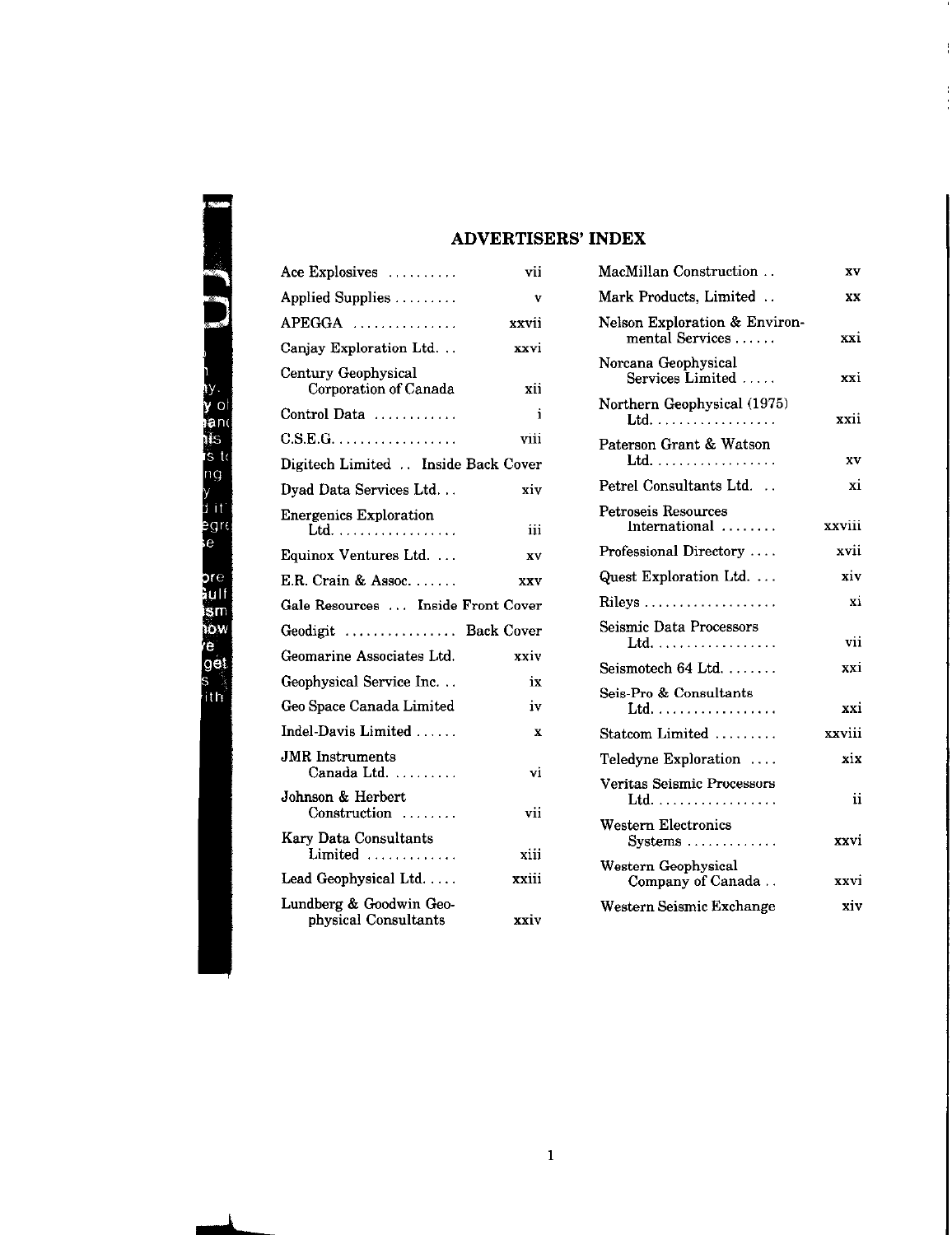## CANADIAN SOCIETY OF EXPLORATION GEOPHYSICISTS

 $\alpha$  ,  $\alpha$  , and  $\alpha$ 

 $\overline{1}$ 

## EXECUTIVE COMMITTEE FOR YEAR ENDING FEBRUARY 1981

| President:               | P.D. (Denny) O'Brien  |
|--------------------------|-----------------------|
| Vice-President:          | A.A. (Valerie) Thomas |
| Secretary:               | J.D. (John) Boyd      |
| Treasurer:               | Roger J. Mahoney      |
| <b>Business Manager:</b> | R.J. (Bob) Jardine    |
| Journal Editor:          | Graham F. Millington  |
| Recorder Editors:        | Rita Polt             |
|                          | Arnold Rivett         |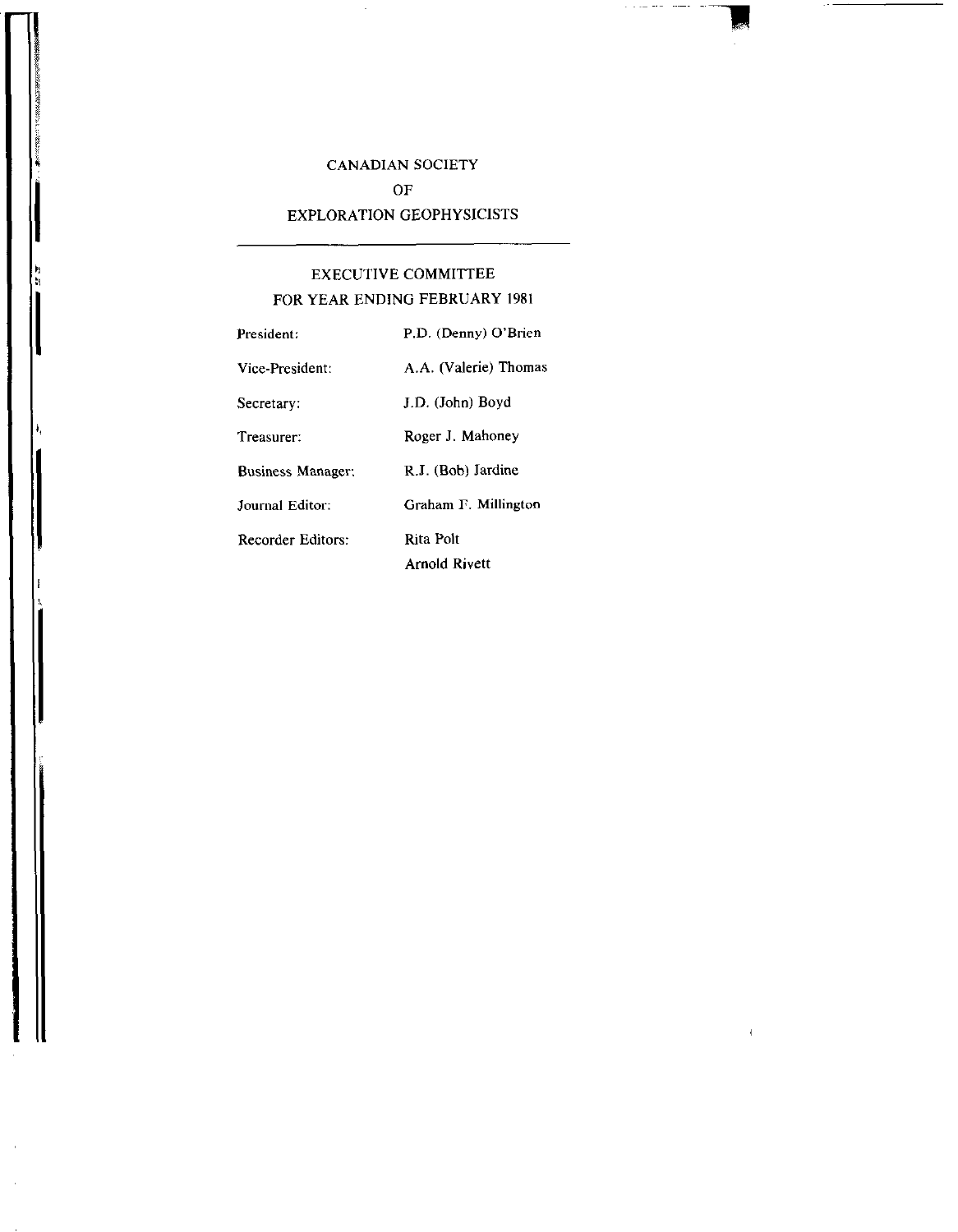

**VOL. 16, No. 1** December, 1980

**EDITOR** 

G.F. MILLINGTON, PETREL CONSULTANTS LTD., #565, 800-6TH AVENUE S.W., CALGARY, ALBERTA T2P 3G3

#### **BUSINESS EDITOR**

W. MIROSH, GEOPHYSICAL SERVICE INC., 640-12TH AVENUE S.W., CALGARY, ALBERTA

PRODUCTION EDITOR J.B. GREIG, GREIG'S EDITORIAL SERVICES LTD., #4, 1126-14TH AVENUE S.W., CALGARY, ALBERTA T2R 0P2

#### R. J. Baird

Institute of Sedimentary & Petroleum Geology 3303 - 3rd Street N.W. Calgary, Alberta **T2L 2A7** 

T. L. Davis Dept. of Geology Univ. of Calgary Calgary, Alberta T2N 1N4

J. C. den Boer Mobil Oil Canada P.O. Box 800 Calgary, Alberta T2P 2J7

#### **ASSOCIATE EDITORS**

E. R. Deutsch Dept. of Physics Memorial Univ. of Newfoundland St. John's, Newfoundland A1B 3X7

E. R. Kanasewich Dept. of Physics Univ. of Alberta Edmonton, Alberta **T6G 2J1** 

R. F. Mereu Dept. of Geophysics Univ. of Western Ontario London, Ontario N6A 5B7

D. Rankin Dept. of Physics Univ. of Alberta Edmonton, Alberta T6G 2J1

T. J. Ulrych Dept. of Geophysics Univ. of British Columbia Vancouver, B.C. **V6T 1W5** 

A. Easton Wren Petrel Consultants Ltd. Suite 565, 800 - 6th Avenue S.W. Calgary, Alberta, Canada T2P 3O3

Manuscripts of papers for publication in the Journal should be sent, in triplicate, directly to the Editor. Papers received by the Editor will be deemed property of the C.S.E.G., unless the release of the paper is granted in writing by the Editor.

Instructions for preparation of the manuscript may be found in "Instructions to Authors", Geophysics (Vol. 42, pages 209-211).

Short Notes and discussions of the papers published in the Journal are welcome.

Responsibilities for all statements and scientific opinions made in the papers lie with their authors. Only unpublished material should be submitted for publication. The authors are responsible for clearing their papers for publication in the C.S.E.G. Journal from any Society or Journal which may have prior publication rights to the manuscripts.

Reprints can be supplied at cost if ordered prior to publication.

Subscription to the Journal are included in the membership dues. Non-members and organizations should direct their enquiries to the Secretary, C.S.E.G.

Advertisements are welcome. Rates may be obtained by writing to the Business Manager,  $C.S.E.G.$ 

Previous Issues of Journal are still available. For prices contact the editor.

Claims for non-receipt of Journal should be made within three months of publication.

Published by the Canadian Society of Exploration Geophysicists 229, 640 - 5 Avenue S.W.

Calgary, Alberta T2P 3G4